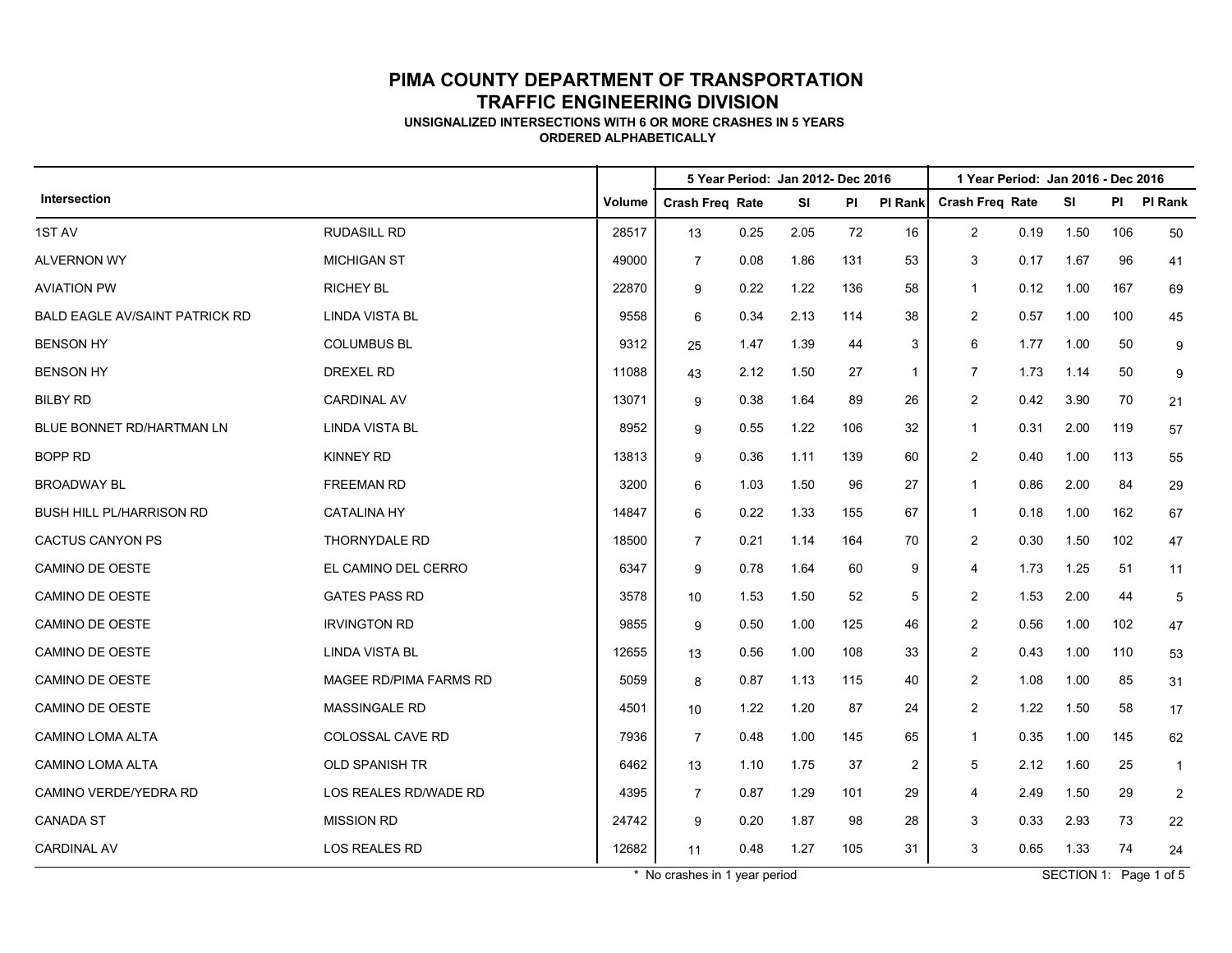**UNSIGNALIZED INTERSECTIONS WITH 6 OR MORE CRASHES IN 5 YEARS ORDERED ALPHABETICALLY**

|                                       |                                    |        |                        |      | 5 Year Period: Jan 2012- Dec 2016 |     |         | 1 Year Period: Jan 2016 - Dec 2016 |      |      |     |                |
|---------------------------------------|------------------------------------|--------|------------------------|------|-----------------------------------|-----|---------|------------------------------------|------|------|-----|----------------|
| Intersection                          |                                    | Volume | <b>Crash Freq Rate</b> |      | <b>SI</b>                         | PI  | PI Rank | <b>Crash Freq Rate</b>             |      | SI   | PI  | <b>PI Rank</b> |
| <b>CATALINA HY</b>                    | <b>HOUGHTON RD</b>                 | 9337   | 11                     | 0.65 | 1.09                              | 108 | 33      | $\overline{2}$                     | 0.59 | 1.00 | 99  | 44             |
| <b>CATALINA HY</b>                    | SNYDER RD                          | 3194   | 9                      | 1.54 | 1.22                              | 83  | 22      | $\overline{c}$                     | 1.72 | 1.00 | 78  | 25             |
| <b>CLUB DR/MIDNIGHT WY</b>            | <b>CORTARO FARMS RD</b>            | 14451  | 9                      | 0.34 | 1.22                              | 128 | 52      | 4                                  | 0.76 | 1.25 | 67  | 19             |
| <b>COACH DR/MICHIGAN ST</b>           | PALO VERDE RD                      | 29166  | $\overline{7}$         | 0.13 | 1.83                              | 126 | 49      | 2                                  | 0.19 | 1.50 | 107 | 51             |
| CONTINENTAL RD/OLD NOGALES HY         | PARK CENTRE AV/WHITEHOUSE CANYON R | 13911  | 15                     | 0.59 | 1.27                              | 80  | 21      | $\overline{2}$                     | 0.39 | 1.50 | 90  | 34             |
| <b>CORTARO RD</b>                     | <b>INA RD</b>                      | 8847   | 8                      | 0.50 | 2.33                              | 70  | 14      | 1                                  | 0.31 | 1.00 | 153 | 64             |
| <b>COUNTRY CLUB RD</b>                | <b>DREXEL RD</b>                   | 12324  | 8                      | 0.36 | 1.25                              | 135 | 56      | 3                                  | 0.67 | 1.33 | 73  | 22             |
| <b>CRAYCROFT RD</b>                   | TRAVEL PLAZA WY                    | 12642  | 10                     | 0.43 | 1.00                              | 131 | 53      | $\overline{2}$                     | 0.43 | 1.00 | 109 | 52             |
| <b>CRAYCROFT RD</b>                   | <b>VALENCIA RD</b>                 | 21517  | $\overline{7}$         | 0.18 | 1.69                              | 125 | 46      | 1                                  | 0.13 | 5.80 | 122 | 58             |
| <b>CURTIS RD</b>                      | DAVIS AV (EAST)                    | 9329   | 6                      | 0.35 | 1.97                              | 117 | 42      | $\overline{2}$                     | 0.59 | 3.90 | 56  | 14             |
| <b>CURTIS RD</b>                      | <b>SHANNON RD</b>                  | 8164   | 6                      | 0.40 | 1.97                              | 111 | 36      | $\mathbf{1}$                       | 0.34 | 1.00 | 149 | 63             |
| DAWN RD                               | <b>HOUGHTON RD</b>                 | 11700  | 12                     | 0.56 | 1.57                              | 65  | 12      | $\mathbf{1}$                       | 0.23 | 1.00 | 158 | 66             |
| <b>DREXEL RD</b>                      | <b>WESTOVER AV</b>                 | 12377  | 15                     | 0.66 | 1.20                              | 83  | 22      | 5                                  | 1.11 | 1.20 | 57  | 15             |
| <b>FLOWING WELLS RD</b>               | <b>TALISMAN ST</b>                 | 25200  | 6                      | 0.13 | 2.30                              | 135 | 56      | $\mathbf{1}$                       | 0.11 | 2.00 | 133 | 60             |
| FORT LOWELL RD                        | <b>HOUGHTON RD</b>                 | 7331   | 8                      | 0.60 | 1.13                              | 123 | 45      | 4                                  | 1.49 | 1.25 | 54  | 13             |
| FOUNTAINS AV/ORACLE JAYNES STATION RD | LA CHOLLA BL                       | 24131  | $\overline{7}$         | 0.16 | 1.43                              | 142 | 62      | $\overline{c}$                     | 0.23 | 2.00 | 94  | 40             |
| HACIENDA DEL SOL RD                   | <b>SUNRISE DR</b>                  | 43101  | 14                     | 0.18 | 1.21                              | 134 | 55      | $\mathbf{1}$                       | 0.06 | 1.00 | 175 | 74             |
| HILDRETH AV/WESTOVER AV               | <b>VALENCIA RD</b>                 | 39844  | 29                     | 0.40 | 1.31                              | 87  | 24      | 5                                  | 0.34 | 1.20 | 90  | 34             |
| <b>IGNACIO M BAUMEA</b>               | <b>VALENCIA RD</b>                 | 17000  | 6                      | 0.19 | 1.17                              | 184 | 74      | 3                                  | 0.48 | 1.33 | 84  | 29             |
| <b>INA RD</b>                         | <b>SHAMA WING</b>                  | 37592  | 6                      | 0.09 | 1.33                              | 173 | 72      | $\overline{2}$                     | 0.15 | 1.50 | 110 | 53             |
| <b>INA RD</b>                         | <b>VIA PONTE</b>                   | 37042  | 15                     | 0.22 | 1.13                              | 126 | 49      | $\mathbf{1}$                       | 0.07 | 1.00 | 173 | 73             |
| <b>INA RD</b>                         | <b>WADE RD</b>                     | 8981   | 9                      | 0.55 | 1.64                              | 73  | 17      | 2                                  | 0.61 | 1.00 | 97  | 43             |
| <b>IRVINGTON PL</b>                   | <b>MISSION RD</b>                  | 26778  | 16                     | 0.33 | 1.19                              | 114 | 38      | $\mathbf{1}$                       | 0.10 | 1.00 | 170 | 70             |

\* No crashes in 1 year period SECTION 1: Page 2 of 5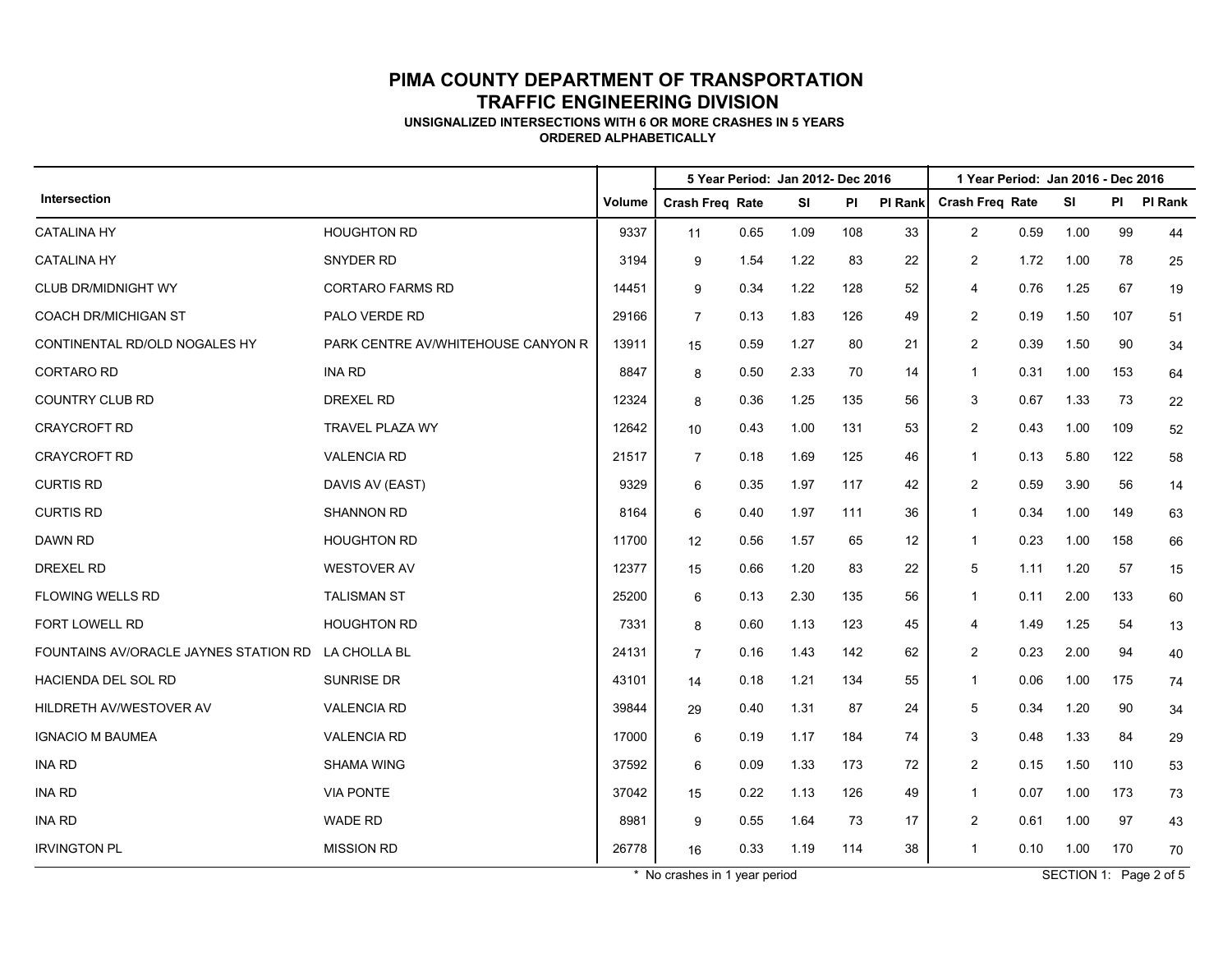**UNSIGNALIZED INTERSECTIONS WITH 6 OR MORE CRASHES IN 5 YEARS ORDERED ALPHABETICALLY**

|                      |                      |        | 5 Year Period: Jan 2012- Dec 2016 |      |           |     |         | 1 Year Period: Jan 2016 - Dec 2016 |      |      |     |                |  |
|----------------------|----------------------|--------|-----------------------------------|------|-----------|-----|---------|------------------------------------|------|------|-----|----------------|--|
| Intersection         |                      | Volume | <b>Crash Freq Rate</b>            |      | <b>SI</b> | PI  | PI Rank | <b>Crash Freq Rate</b>             |      | SI   | PI  | <b>PI Rank</b> |  |
| <b>IRVINGTON RD</b>  | JOSEPH AV            | 11457  | 12                                | 0.57 | 1.42      | 73  | 17      | $\overline{c}$                     | 0.48 | 1.50 | 83  | 28             |  |
| <b>KAIN AV</b>       | <b>RUTHRAUFF RD</b>  | 25850  | 12                                | 0.25 | 1.42      | 101 | 29      | 4                                  | 0.42 | 1.00 | 92  | 37             |  |
| <b>KINNEY RD</b>     | <b>SARASOTA BL</b>   | 8660   | $\overline{7}$                    | 0.44 | 1.43      | 111 | 36      | 3                                  | 0.95 | 1.00 | 78  | 25             |  |
| <b>KOLB RD</b>       | <b>LITTLETOWN RD</b> | 16000  | 6                                 | 0.21 | 1.33      | 159 | 68      | $\overline{c}$                     | 0.34 | 1.50 | 93  | 39             |  |
| LA CANADA DR         | ROLLER COASTER RD    | 16453  | $\overline{7}$                    | 0.23 | 1.29      | 143 | 64      | $\overline{\mathbf{c}}$            | 0.33 | 1.50 | 96  | 41             |  |
| LA CHOLLA BL         | SUNSET RD            | 26478  | 21                                | 0.43 | 2.11      | 47  | 4       | 3                                  | 0.31 | 1.67 | 85  | 31             |  |
| LA CHOLLA BL         | <b>WETMORE RD</b>    | 11244  | 16                                | 0.78 | 1.31      | 61  | 11      | 4                                  | 0.97 | 1.25 | 61  | 18             |  |
| <b>LAMBERT LN</b>    | SHANNON RD           | 10608  | 12                                | 0.62 | 1.65      | 54  | 8       | 3                                  | 0.77 | 2.93 | 44  | 5              |  |
| <b>LAMBERT LN</b>    | THORNYDALE RD        | 9898   | 9                                 | 0.50 | 1.76      | 70  | 14      | $\overline{2}$                     | 0.55 | 1.00 | 103 | 49             |  |
| LOS REALES RD        | <b>SWAN RD</b>       | 9185   | 8                                 | 0.48 | 1.13      | 136 | 58      | $\mathbf{1}$                       | 0.30 | 1.00 | 155 | 65             |  |
| LOS REALES RD        | <b>WESTOVER AV</b>   | 9663   | $\overline{7}$                    | 0.40 | 1.43      | 117 | 42      | 3                                  | 0.85 | 1.33 | 68  | 20             |  |
| <b>MAGEE RD</b>      | <b>MONA LISA RD</b>  | 20474  | 16                                | 0.43 | 1.49      | 74  | 19      | 4                                  | 0.54 | 2.20 | 49  | 8              |  |
| <b>MAGEE RD</b>      | <b>OLD MAGEE TR</b>  | 17826  | 6                                 | 0.18 | 1.50      | 149 | 66      | 3                                  | 0.46 | 1.33 | 86  | 33             |  |
| MAGEE RD             | <b>OLDFATHER DR</b>  | 9971   | 14                                | 0.77 | 1.50      | 52  | 5       | 4                                  | 1.10 | 1.75 | 37  | 4              |  |
| <b>MASSINGALE RD</b> | THORNYDALE RD        | 29000  | $\overline{7}$                    | 0.13 | 1.14      | 174 | 73      | $\mathbf{1}$                       | 0.09 | 1.00 | 171 | 71             |  |
| <b>MILTON RD</b>     | PALO VERDE RD        | 16015  | $\overline{7}$                    | 0.24 | 1.29      | 142 | 62      | $\overline{c}$                     | 0.34 | 1.00 | 118 | 56             |  |
| <b>MISSION RD</b>    | <b>NEBRASKA ST</b>   | 25889  | 10                                | 0.21 | 1.30      | 125 | 46      | 5                                  | 0.53 | 1.00 | 82  | 27             |  |
| <b>MONA LISA RD</b>  | ORANGE GROVE RD      | 22199  | $\overline{7}$                    | 0.17 | 1.71      | 126 | 49      | $\overline{2}$                     | 0.25 | 2.00 | 92  | 37             |  |
| <b>NOGALES HY</b>    | PAN TAK ST           | 21500  | $\overline{7}$                    | 0.18 | 1.97      | 115 | 40      | $\mathbf{1}$                       | 0.13 | 1.00 | 165 | 68             |  |
| ORANGE GROVE RD      | SAN JOAQUIN AV       | 25260  | 6                                 | 0.13 | 1.33      | 171 | 71      | $\mathbf{1}$                       | 0.11 | 2.00 | 134 | 61             |  |
| PECOS WY             | THORNYDALE RD        | 14575  | 15                                | 0.56 | 1.33      | 69  | 13      | 4                                  | 0.75 | 1.50 | 51  | 11             |  |
| PICTURE ROCKS RD     | <b>TULA LN</b>       | 6829   | 6                                 | 0.48 | 1.50      | 119 | 44      | $\overline{c}$                     | 0.80 | 1.00 | 91  | 36             |  |
| <b>RUDASILL RD</b>   | SANDARIO RD          | 5166   | $\overline{7}$                    | 0.74 | 2.80      | 60  | 9       | $\overline{c}$                     | 1.06 | 3.40 | 46  | $\overline{7}$ |  |

\* No crashes in 1 year period SECTION 1: Page 3 of 5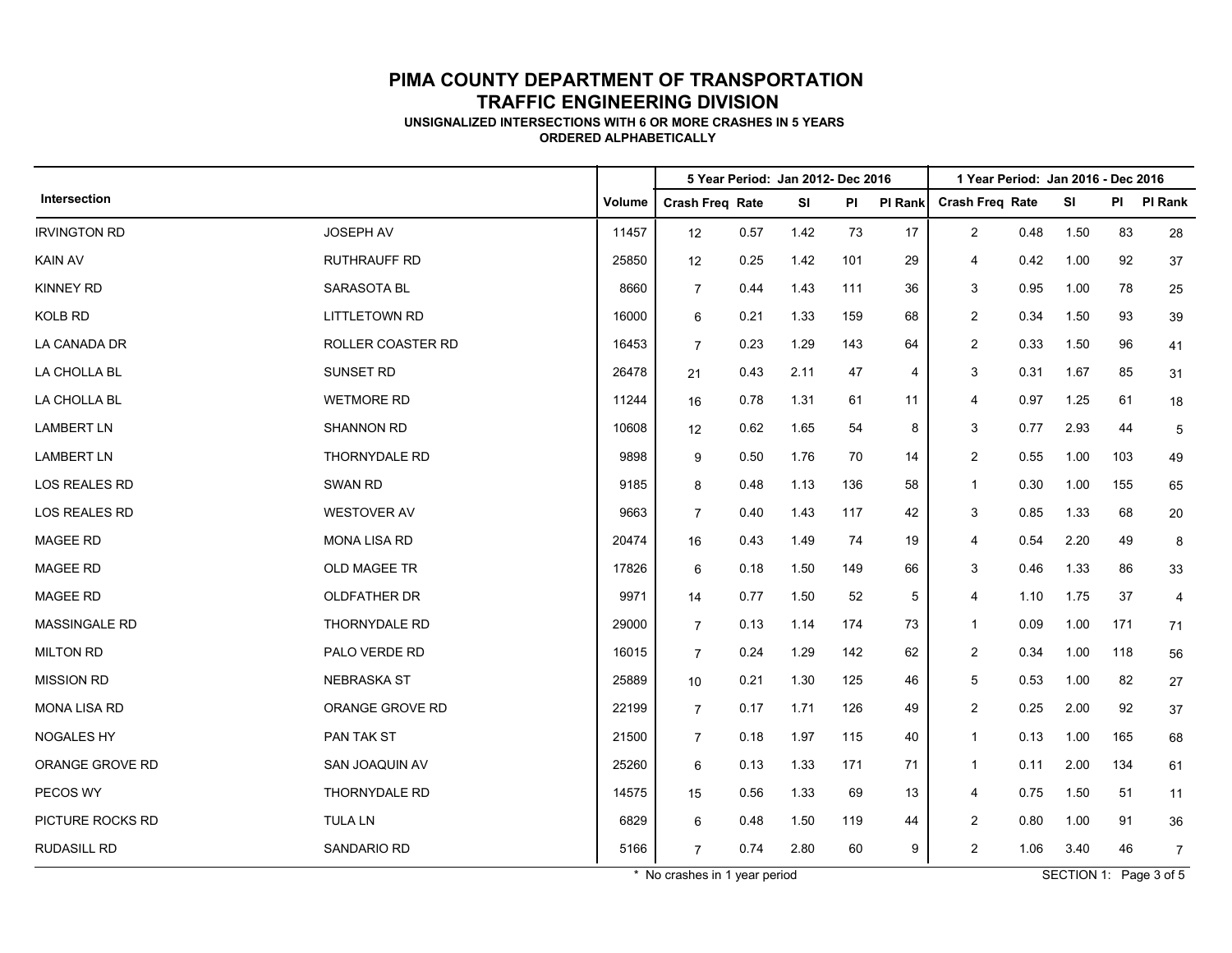#### **UNSIGNALIZED INTERSECTIONS WITH 6 OR MORE CRASHES IN 5 YEARS ORDERED ALPHABETICALLY**

|                   |                       |        | 5 Year Period: Jan 2012- Dec 2016 |      |      | l Year Period:  Jan 2016 - Dec 2016 |                 |                        |      |      |           |                |
|-------------------|-----------------------|--------|-----------------------------------|------|------|-------------------------------------|-----------------|------------------------|------|------|-----------|----------------|
| Intersection      |                       | Volume | <b>Crash Freg Rate</b>            |      | SI   | <b>PI</b>                           | <b>PI Rankl</b> | <b>Crash Freg Rate</b> |      | SI   | <b>PI</b> | <b>PI Rank</b> |
| RUDOLF DR         | THORNYDALE RD         | 33942  |                                   | 0.11 | .29  | 162                                 | 69              |                        | 0.08 | 1.00 | 172       | 72             |
| SAHUARITA RD      | <b>WENTWORTH RD</b>   | 4383   |                                   | 0.88 | .57  | 76                                  | -20             | $\overline{2}$         | 1.25 | 1.50 | 57        | 15             |
| <b>SKYLINE DR</b> | SKYLINE DR/SUNRISE DR | 39782  | 6                                 | 0.08 | 2.30 | 139                                 | 60              |                        | 0.07 | 5.80 | 130       | 59             |
| <b>SKYLINE DR</b> | SWAN RD               | 9743   | 8                                 | 0.45 | .38  | 110                                 | 35              | $\overline{2}$         | 0.56 | 1.00 | 101       | 46             |
| TRICO MARANA RD   | TRICO RD              | 3154   |                                   | 1.22 | 2.51 | 52                                  | 5               | 2                      | 1.74 | 3.40 | 35        | 3              |